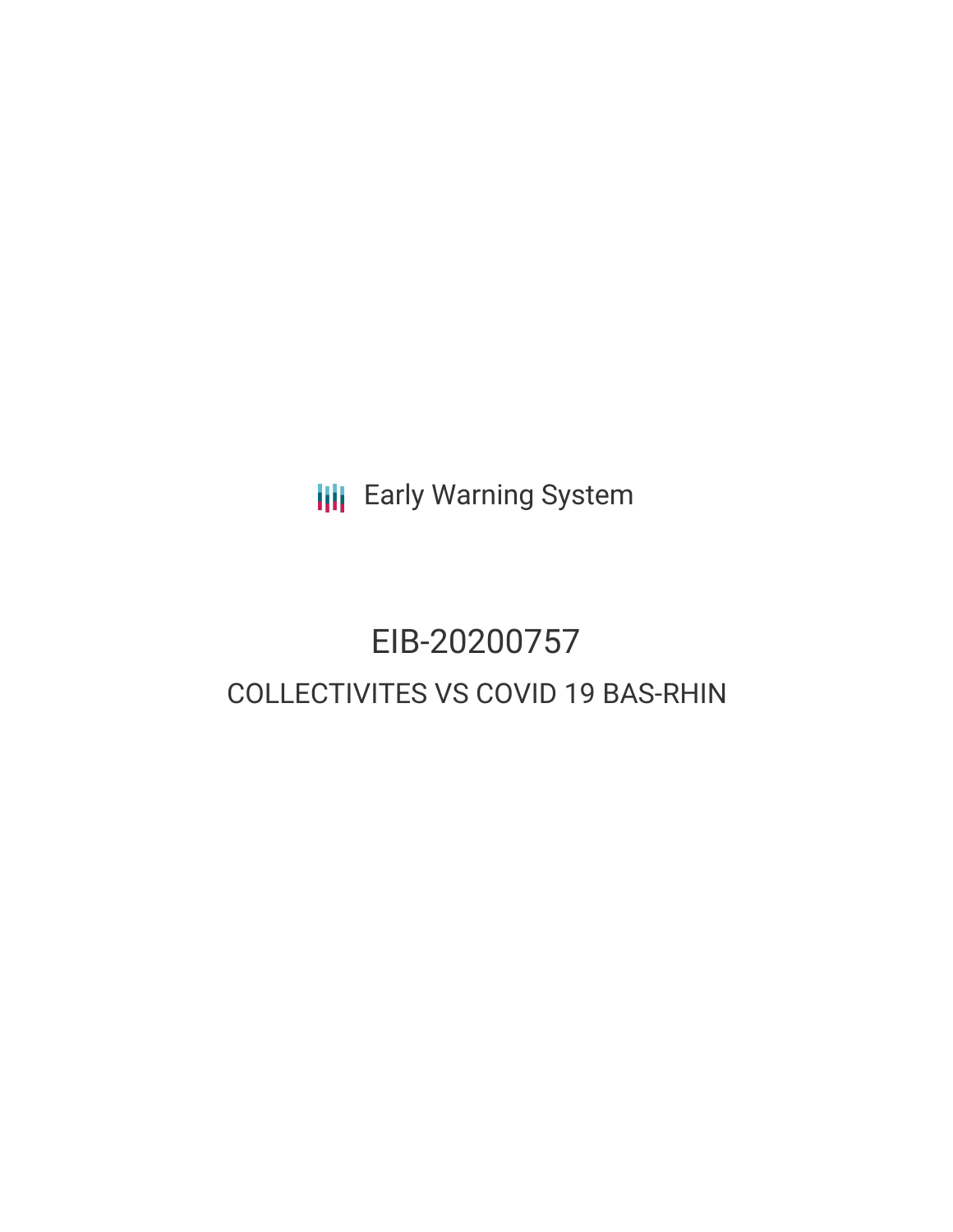

#### **Quick Facts**

| <b>Countries</b>               | France                         |
|--------------------------------|--------------------------------|
| <b>Financial Institutions</b>  | European Investment Bank (EIB) |
| <b>Status</b>                  | Approved                       |
| <b>Bank Risk Rating</b>        | U                              |
| <b>Voting Date</b>             | 2021-06-09                     |
| <b>Borrower</b>                | DEPARTEMENT DU BAS-RHIN        |
| <b>Sectors</b>                 | <b>Education and Health</b>    |
| <b>Investment Type(s)</b>      | Loan                           |
| <b>Investment Amount (USD)</b> | $$91.34$ million               |
| <b>Loan Amount (USD)</b>       | $$91.34$ million               |
| <b>Project Cost (USD)</b>      | $$182.68$ million              |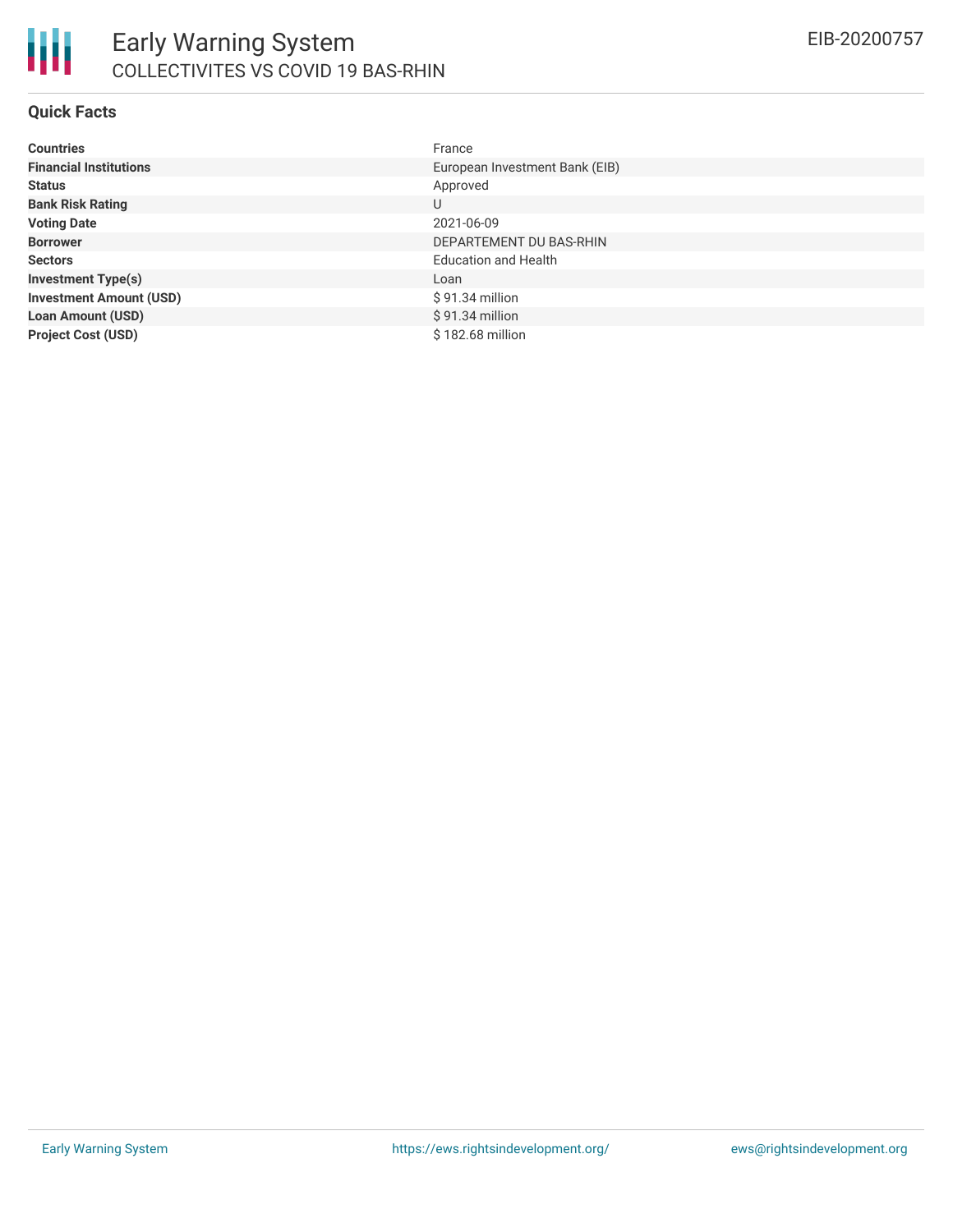

# **Project Description**

According to EIB website, the project aims to modernize and improve the infrastructure of colleges (i.e. lower secondary schools) in the Department of Bas-Rhin, in order to provide good quality education and to support the adaptation of its college network to changes in local demand. The project also aims to strengthen the resilience of school infrastructure to the risks of climate change and improve the energy efficiency of colleges in the department. The project will also support the improvement of accessibility.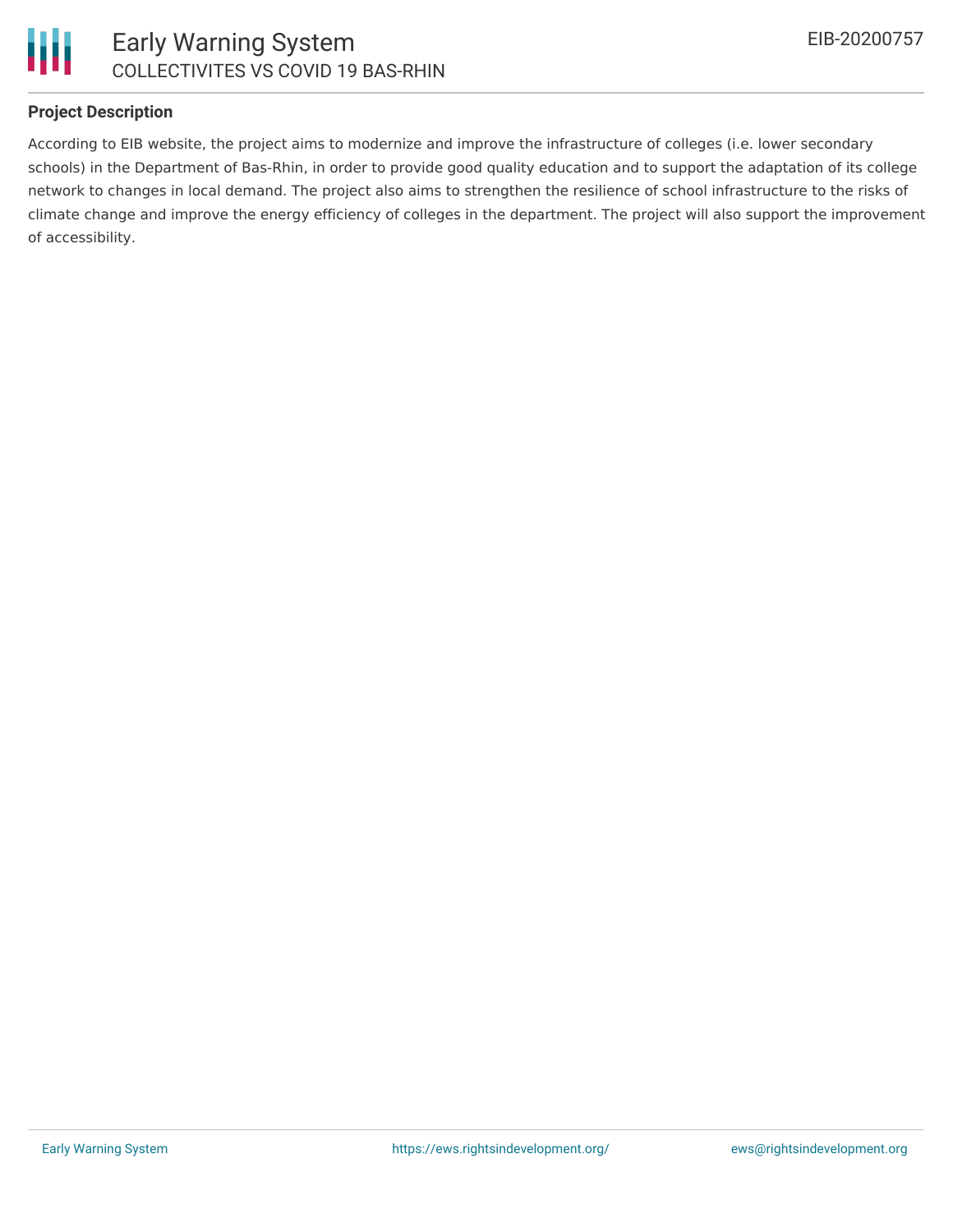# 冊 Early Warning System COLLECTIVITES VS COVID 19 BAS-RHIN

# **Investment Description**

European Investment Bank (EIB)